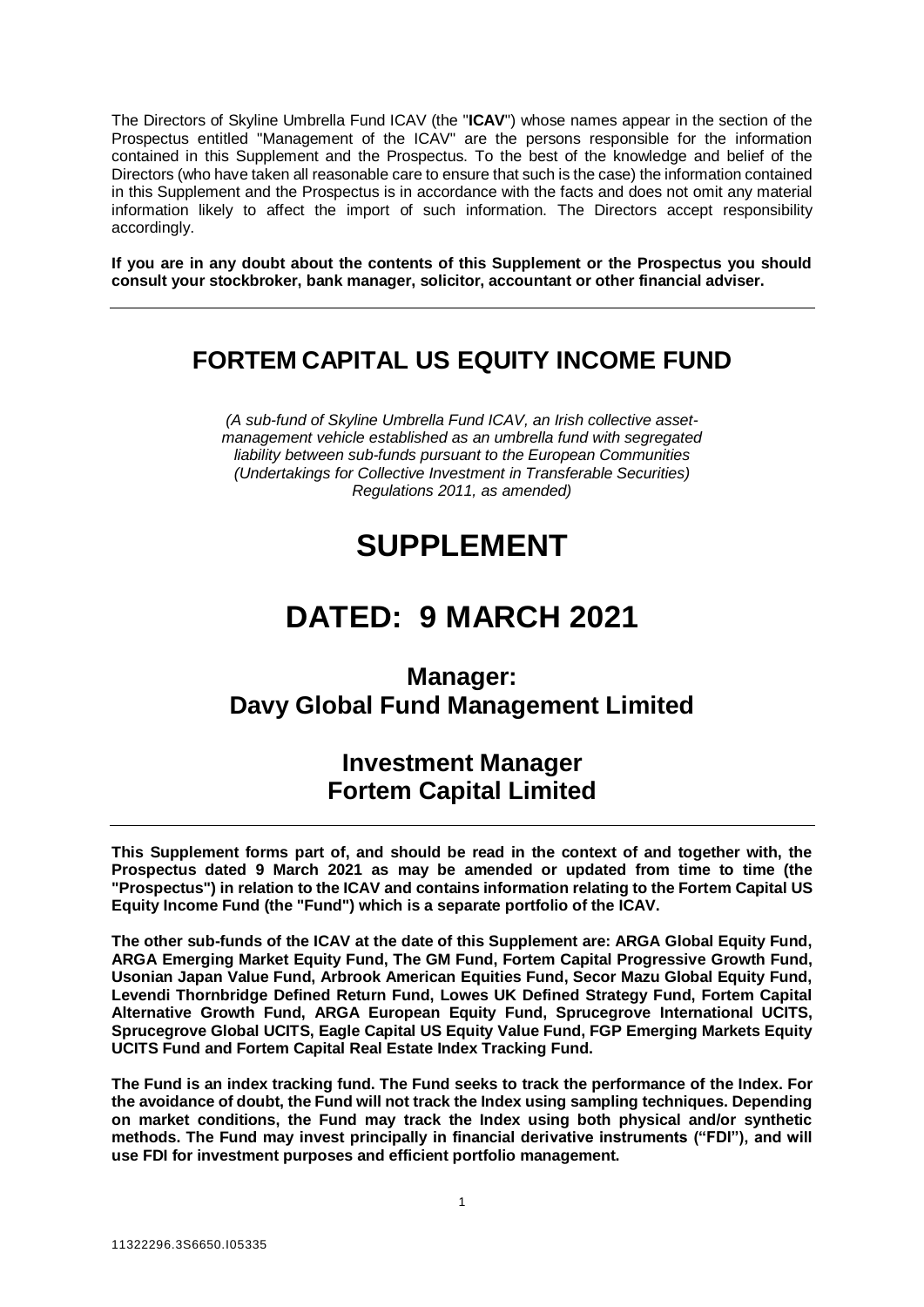### TABLE OF CONTENTS

| <b>CLAUSE</b> | <b>PAGE</b> |
|---------------|-------------|
|               |             |
|               |             |
|               |             |
|               |             |
|               |             |
|               |             |
|               |             |
|               |             |
|               |             |
|               |             |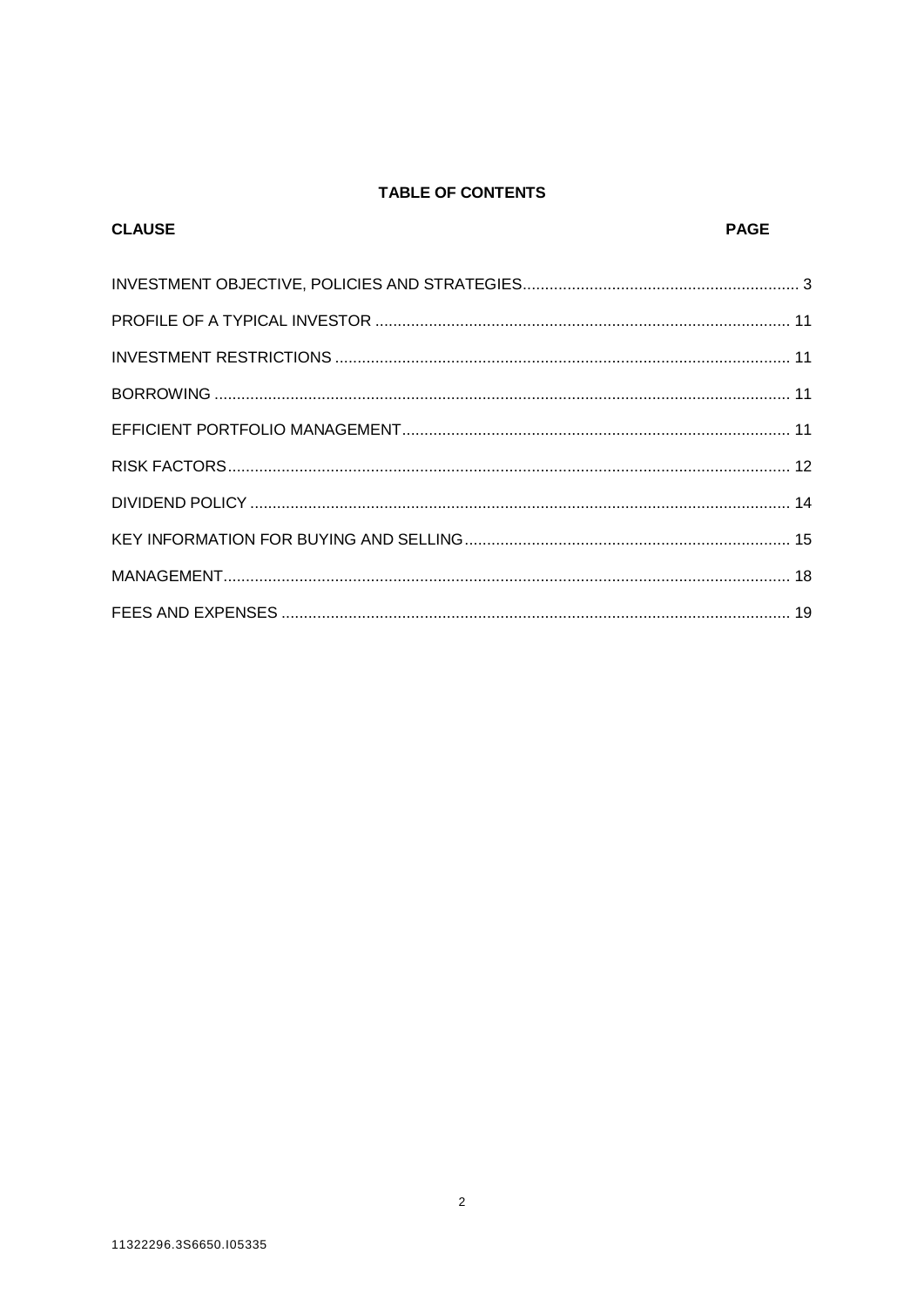#### **INVESTMENT OBJECTIVE, POLICIES AND STRATEGIES**

#### <span id="page-2-0"></span>**Investment Objective**

The investment objective of the Fund is to provide investors with a total return, taking into account both capital and income returns, and which reflects the total return of the S&P 500® Index (the "**Index**").

#### **Investment Policy**

The Fund aims to track the performance of the Index. The Index is comprised of US large capitalisation equities and includes 500 leading companies and covers approximately 80% of available market capitalisation. The Index tracks the total return of the underlying securities, considering transaction and replication costs. Depending on market conditions and transaction costs, the Fund may track the performance of the Index (i) synthetically by investing indirectly in the constituents of the Index through the use of financial derivative instruments ("**FDIs**") (on exchange and over the counter) as outlined further below, (ii) through physical methods by purchasing the underlying constituents of the Index or (iii) a combination of both synthetic and physical methods. Such market conditions refers to circumstances where it more cost effective and where it would not result in increased risk, the Investment Manager may synthetically track the performance of the Index rather than physically. To track the index performance, the Investment Manager uses a passive management approach and tracks the performance of all of the constituents comprising the Index, which includes exposures to equities.

In this regard, the Fund invests in the constituents of the Index in proportion to their weighting in the Index. The Index is calculated in USD. In view of the index tracking nature of the Fund, the Investment Manager will have no discretion to adapt to market changes and dispose of underperforming securities which comprise the Index. In this regard investors should note that given the index-tracking nature of the Fund, when the Investment Manager buys securities as per the weight of the Index and an underlying security underperforms, the Fund will also proportionally underperform in such circumstances. However, where the weighting of a particular constituent in the Index exceeds the UCITS investment restrictions, the Investment Manager will as a priority objective look to remedy the situation taking into account the interests of Shareholders and the ICAV.

The Index is an equity index comprising the 500 largest equities listed in the United States by market capitalisation. The index entirely comprises a diversified portfolio of equities. Further details on the Index can be found here (at on Bloomberg using SPTR500N Index Ticker or upon request from the Investment Manager. Any publication in relation to the Index (e.g. notices or amendments to the Index guidelines) will be available at the website of the Index Administrator (as defined below): <http://eu.spindices.com/indices/equity/sp-500>

The Index is reviewed and rebalanced on a quarterly basis by the Index provider. The costs incurred by the Fund, which are associated with gaining exposure to the Index, will be impacted by the level of turnover of Index constituents when the Index is balanced.

The Fund will measure its performance against the Index. Investors should keep in mind that there is no guarantee or assurance that an index tracking fund will at all times track the composition or performance of the relevant index. An index tracking fund has operating expenses and costs, a market index (also referred to as a benchmark for tracking purposes) does not. Therefore, an index fund, while expected to track a specific index as closely as possible, typically will not match the performance of the targeted index exactly. Tracking errors can arise from index constituent changes, corporate actions, cashflow management and transaction costs which can be minimised by paying close attention to the changes and actions, using FDIs to manage cashflows and by active management of trading to control costs.

The anticipated level of tracking error of the Index in normal market conditions is up to 1%. This will be disclosed in the annual and semi-annual accounts of the ICAV.

The Index is owned, calculated, administered and published by S&P Dow Jones Indices LLC assuming the role as administrator (the "**Index Administrator**") under Regulation (EU) 2016/1011 (the "**Benchmark Regulation**" or "**BMR**"). Investors should note that the ICAV has a contingency policy in place setting out the actions that the ICAV will take in the event that the Index materially changes or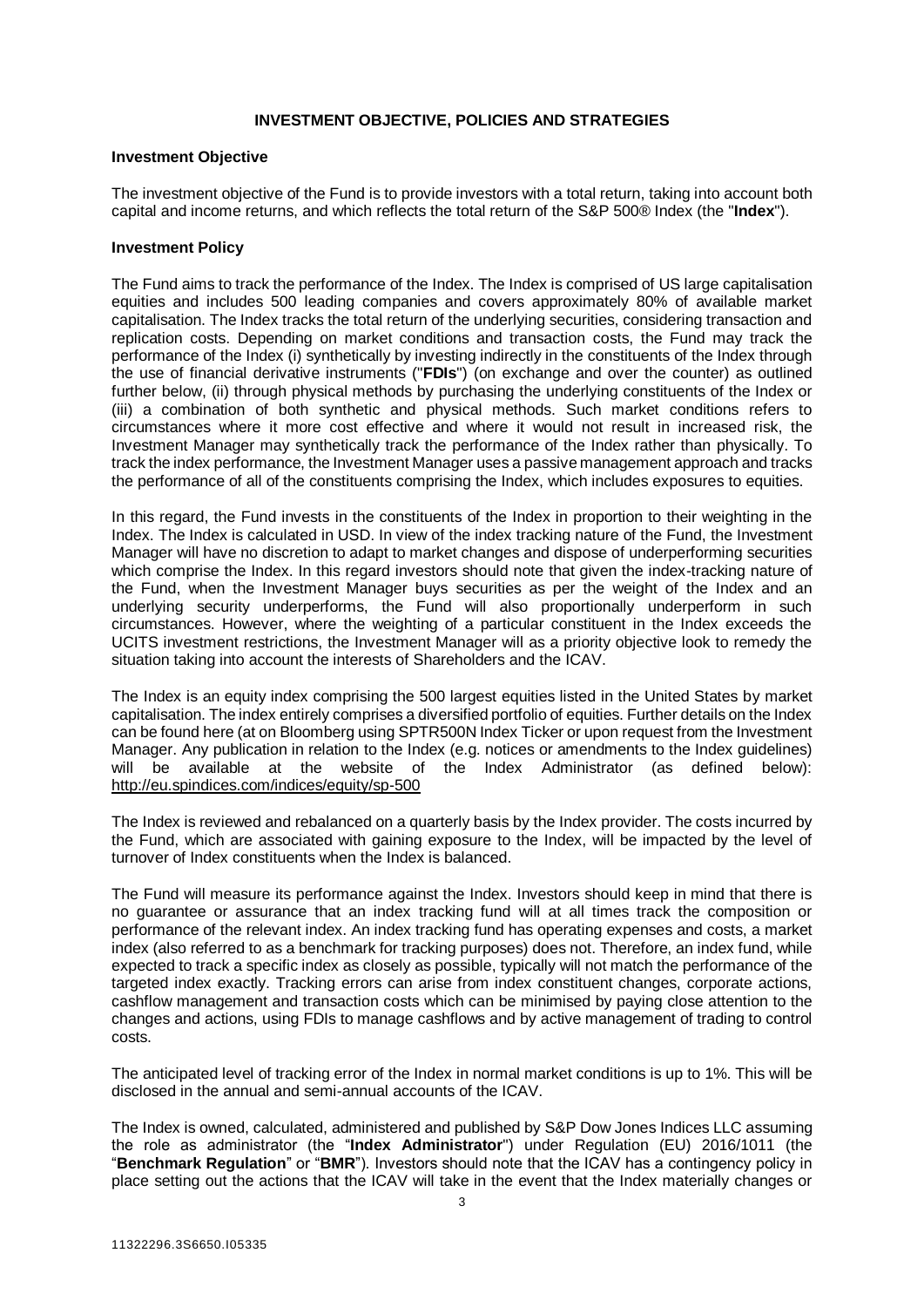ceases to be provided. In the event that the Index materially changes or ceases to exist and another index is identified to replace the Index, this material change will be notified to shareholders in advance and the supplement updated for approval by the Central Bank, subject to shareholder approval. A copy of the contingency arrangements in place are available on request from the ICAV.

The Fund will employ a strategy of combining a portfolio of the constituents of the Index, synthetically or physically, in proportion to their weighting in the Index, with, where appropriate, an option overlay strategy with the aim of providing an enhanced level of income and the prospect of long-term capital growth. The income will be generated from i) the dividends received from the constituents of the Index and ii) where adopted, the premiums received from the option overlay strategy, with the Index exposure also providing the prospect for capital growth. To enhance the dividends received, the Fund may use the option overlay strategy. This involves the Fund selling short term options, over the Index in exchange for receiving option premium, whilst simultaneously mitigating the underlying Index exposure brought about by the sale of those options. These options may be dealt over-the-counter ("**OTC**") or listed on a stock exchange. The options will provide an upfront cash payment to the Fund which is added to the dividends generated from the constituents held in the Index. The options will be short term, typically 1- 3 months in duration, equity put options or equity calls options and will be based on the underlying Index. The Fund will at all times aim to have an overall total return, inclusive of the option premiums received commensurate with the Index. The Fund aims to achieve a total return from the combination of the Index dividends, option premium and capital growth, commensurate with, at least, the total return of the Index.

The Fund will invest in forwards for efficient portfolio management purposes (as further detailed in the table below). The Fund may also invest in total return swaps for investment purposes, i.e. to assist the Fund in achieving its investment objective, to obtain synthetic exposure to the underlying constituents of the Index, to reduce transaction costs or taxes or to minimise tracking errors. The level of the Fund's exposure to the constituents of the Index through the use of FDI may be significant from time to time.

As the Fund may obtain exposure to the Index synthetically through the use of FDI, from time to time, the Fund may hold a significant portion of its' portfolio in fixed rate government bonds and treasuries, for the purpose of enabling it to enter into swap transactions to gain exposure to the Index. The Fund will gain exposure to the Index through the use of total return swaps which are fully collateralised. The counterparties to the swaps will be investment grade financial institutions or banks. The collateral held by the Fund in respect of these swaps will be in the form of cash and or investment grade shorter-term government bonds. Where this is the case, the Fund will swap the return of the government bond portfolio for a payment from the swap counterparty; the Fund will then enter into a further total return swap where the Fund swaps a payment in exchange for the return of the Index.

The FDI will be subject to the leverage limits disclosed below. In addition, the use of such FDI will at all times be in accordance with the conditions and limits laid down by the Central Bank from time to time. The Fund may enter into OTC FDI with Approved Counterparties. The Investment Manager will monitor counterparty exposure and where applicable, take into consideration any collateral held by the Fund in determining the Fund's exposure. Where the Fund has entered into an OTC FDI with an Approved Counterparty and the value of the FDI is in favour of the Fund and the Approved Counterparty defaults on its obligation, there is a risk that the Fund will lose all or some of the value of that FDI. Please refer to the section of this Prospectus entitled "*Risk Factors – "Over-the-Counter ("OTC") Transactions*" for more details. In selecting OTC counterparties to trade with the Fund the Investment Manager will exercise due care and will ensure that the counterparty satisfies the criteria set out in the Prospectus.

A list of the stock exchanges and markets in which the Fund is permitted to invest, in accordance with the requirements of the Central Bank is contained in Appendix I to the Prospectus and should be read in conjunction with, and subject to, the Fund's investment objective and investment policy, as detailed above. The Central Bank does not issue a list of approved markets. With the exception of permitted investments in unlisted securities, investment will be restricted to those stock exchanges and markets listed in Appendix I to the Prospectus.

#### **Sustainable Investment**

For the purposes of Article 6 of Regulation (EU) 2019/2088 of the European Parliament and of the Council of 27 November 2019 on sustainability‐related disclosures in the financial services sector (the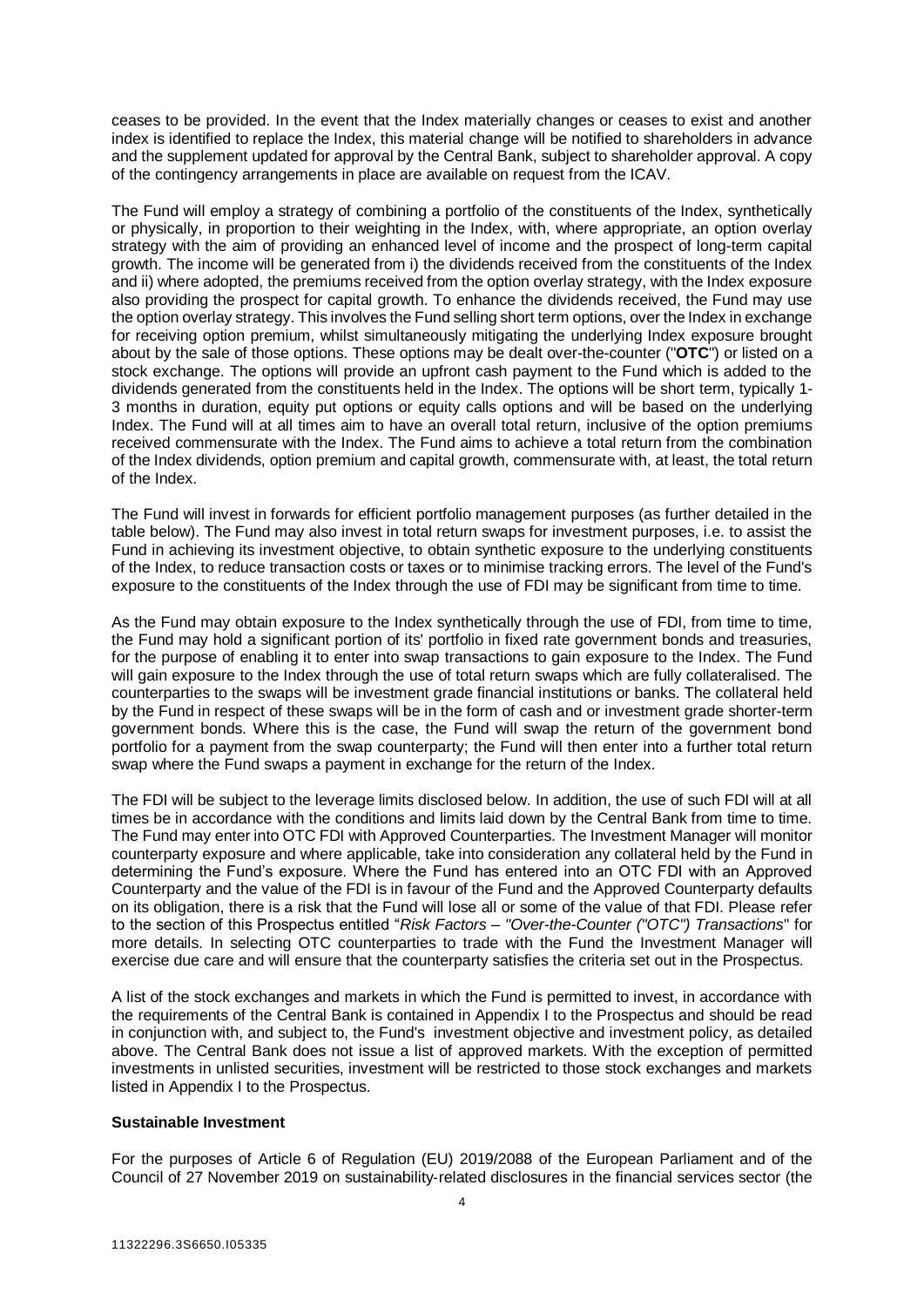"**Disclosures Regulation**"), while the Investment Manager takes into account sustainability risks in respect of environmental, social and governance ("**ESG**") factors more generally, the Fund aims to track the performance of the Index which is comprised of US large capitalisation equities, so ESG factors are not taken into account. Further, the Investment Manager has determined that sustainability risks are currently not likely to have a material impact on the returns of the Fund. As the sustainability and ESG initiatives are currently evolving, the Investment Manager may consider it appropriate to integrate sustainability risks into their investment decisions for the Fund in the future and this disclosure will be updated in accordance with the Disclosures Regulation to reflect any such decision.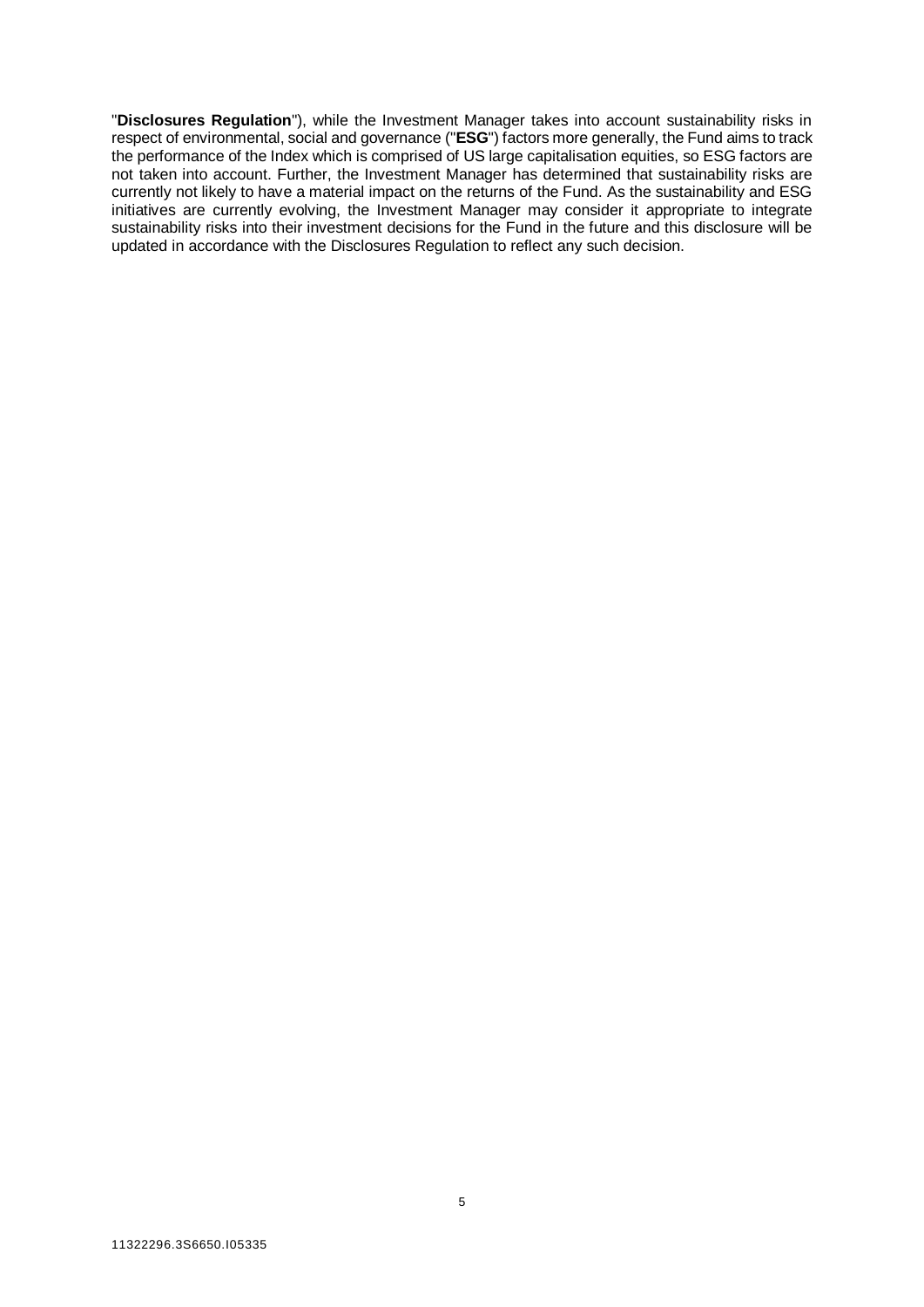### **Financial Derivative Instruments**

| <b>Derivative</b>                                                                                                   | Description                                                                                                                                                                                                                                                                                                                                                                                    | <b>Specific Use</b>                                                                                                                                                                                                                                                                                                                                                                                                                                                                                                                                                                                      | Where<br>used for<br>hedging<br>purposes:<br>risk being<br>hedged | EPM? | How FDI will help<br>achieve investment<br>objective?                                                                                                                                                                                                                                                                                                                       |
|---------------------------------------------------------------------------------------------------------------------|------------------------------------------------------------------------------------------------------------------------------------------------------------------------------------------------------------------------------------------------------------------------------------------------------------------------------------------------------------------------------------------------|----------------------------------------------------------------------------------------------------------------------------------------------------------------------------------------------------------------------------------------------------------------------------------------------------------------------------------------------------------------------------------------------------------------------------------------------------------------------------------------------------------------------------------------------------------------------------------------------------------|-------------------------------------------------------------------|------|-----------------------------------------------------------------------------------------------------------------------------------------------------------------------------------------------------------------------------------------------------------------------------------------------------------------------------------------------------------------------------|
| Forward<br>currency<br>contracts<br>(including<br>forward<br>equity and<br>forward<br>equity<br>index<br>contracts) | Forward contracts lock-<br>in the price at which an<br>index or asset may be<br>purchased or sold on a<br>future date. In forward<br>currency contracts, the<br>contract holders are<br>obligated to buy or sell<br>the currency at a<br>specified price, at a<br>specified quantity and<br>on a specified future<br>date.<br>Forward contracts may<br>be cash settled<br>between the parties. | Hedge foreign<br>currency<br>exposure and<br>prevent NAV<br>fluctuations<br>(caused by<br>currency<br>movements).<br>The majority of<br>the securities<br>are expected to<br>be<br>denominated in<br>Euro, Sterling<br>and Dollars.<br>The Investment<br>Manager has<br>the flexibility to<br>mitigate the<br>effect of<br>fluctuations in<br>the exchange<br>rate between<br>the Base<br>Currency and<br>the currencies<br>of the<br>securities by<br>entering into<br>forward<br>currency<br>contracts with<br>financial<br>counterparties<br>in accordance<br>with the terms<br>of the<br>Prospectus. | Currency                                                          | Yes  | Hedge foreign<br>currency exposure<br>and prevent NAV<br>fluctuations (caused<br>by currency<br>movements) which<br>helps the Fund<br>achieve its objective<br>of long-term capital<br>appreciation.<br>In the event of a<br>profit, the excess<br>cash will be invested<br>in order to help the<br>Fund achieve its<br>objective of long-<br>term capital<br>appreciation. |
| Swaps<br>(Total<br>Return<br>Swaps,<br>Interest<br>Rate<br>Swaps)                                                   | A swap is a derivative<br>contract between two<br>parties where they<br>agree to exchange the<br>investment return on an<br>underlying for the<br>investment return on a<br>different underlying or<br>in exchange for<br>receiving the<br>investment return on an                                                                                                                             | To hedge<br>certain risks of<br>investment<br>positions and<br>to obtain<br>exposure.                                                                                                                                                                                                                                                                                                                                                                                                                                                                                                                    | Market                                                            | Yes  | The use of swaps may<br>be used to provide the<br>Fund with more<br>efficient exposure to<br>the underlying<br>investment(s) than<br>investing directly and /<br>or via a fund such as<br>an ETF.                                                                                                                                                                           |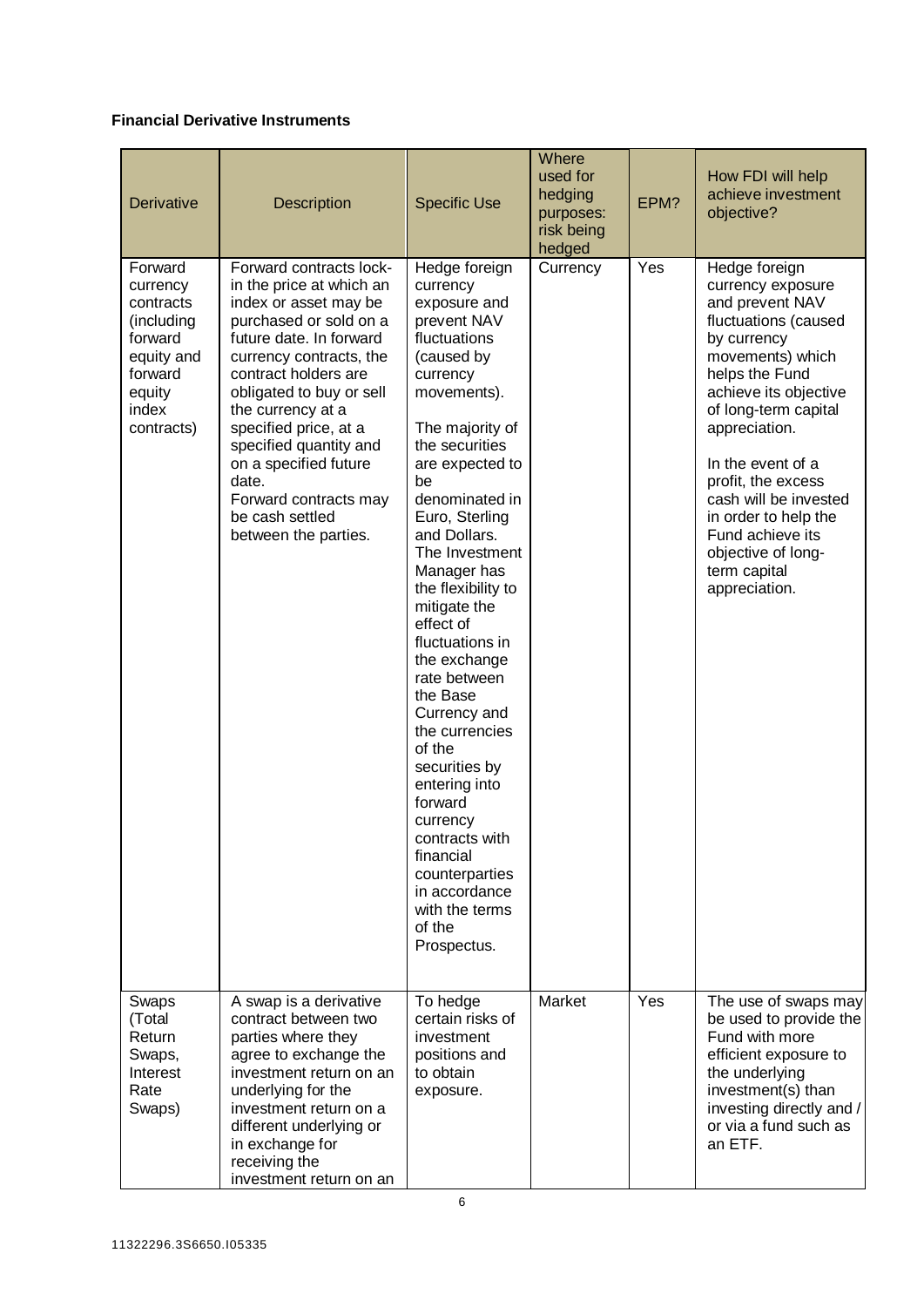| <b>Derivative</b>      | Description                                                                                                                                                                                                                                                                                                                                                                                           | <b>Specific Use</b>                                                                        | Where<br>used for<br>hedging<br>purposes:<br>risk being<br>hedged | EPM? | How FDI will help<br>achieve investment<br>objective?                                                                                                                                                                                                    |
|------------------------|-------------------------------------------------------------------------------------------------------------------------------------------------------------------------------------------------------------------------------------------------------------------------------------------------------------------------------------------------------------------------------------------------------|--------------------------------------------------------------------------------------------|-------------------------------------------------------------------|------|----------------------------------------------------------------------------------------------------------------------------------------------------------------------------------------------------------------------------------------------------------|
|                        | underlying, the party<br>receiving that<br>investment return pays<br>the other party an on-<br>going fee, both parties<br>agree the monetary<br>amount (notional), upon<br>which the derivative is<br>based.                                                                                                                                                                                          |                                                                                            |                                                                   |      | Swaps may also be<br>used for investment<br>purposes, i.e. to obtain<br>exposure synthetically<br>to the constituents of<br>the Index                                                                                                                    |
|                        | Where a party agrees<br>to receive the<br>investment return on an<br>underlying and that<br>investment depreciates<br>in value, then at the<br>maturity of the swap<br>that party must make a<br>payment to the other<br>party equal to the<br>negative performance<br>of that underlying<br>multiplied by the pre-<br>agreed monetary<br>amount (notional) upon<br>which the derivative is<br>based. |                                                                                            |                                                                   |      |                                                                                                                                                                                                                                                          |
|                        | Conversely where the<br>underlying has<br>appreciated in value<br>that party will receive a<br>payment amount from<br>the other party, equal to<br>the positive<br>performance of the<br>underlying multiplied by<br>the pre-agreed<br>monetary amount<br>(notional) upon which<br>the derivative is based.                                                                                           |                                                                                            |                                                                   |      |                                                                                                                                                                                                                                                          |
| Equity Call<br>Options | Call options are contracts<br>sold for a premium that<br>give the buyer the right,<br>but not the obligation, to<br>buy from the seller a<br>specified quantity of a<br>particular equity at a<br>specified price.                                                                                                                                                                                    | For investment<br>purposes and<br>to hedge<br>certain risks of<br>investment<br>positions. | Market                                                            | Yes  | Call options may be<br>used to provide the<br>Fund with additional<br>income and may be<br>used if the Investment<br>Manager believes that<br>the underlying<br>investments to which<br>the call options are<br>linked have limited<br>growth potential. |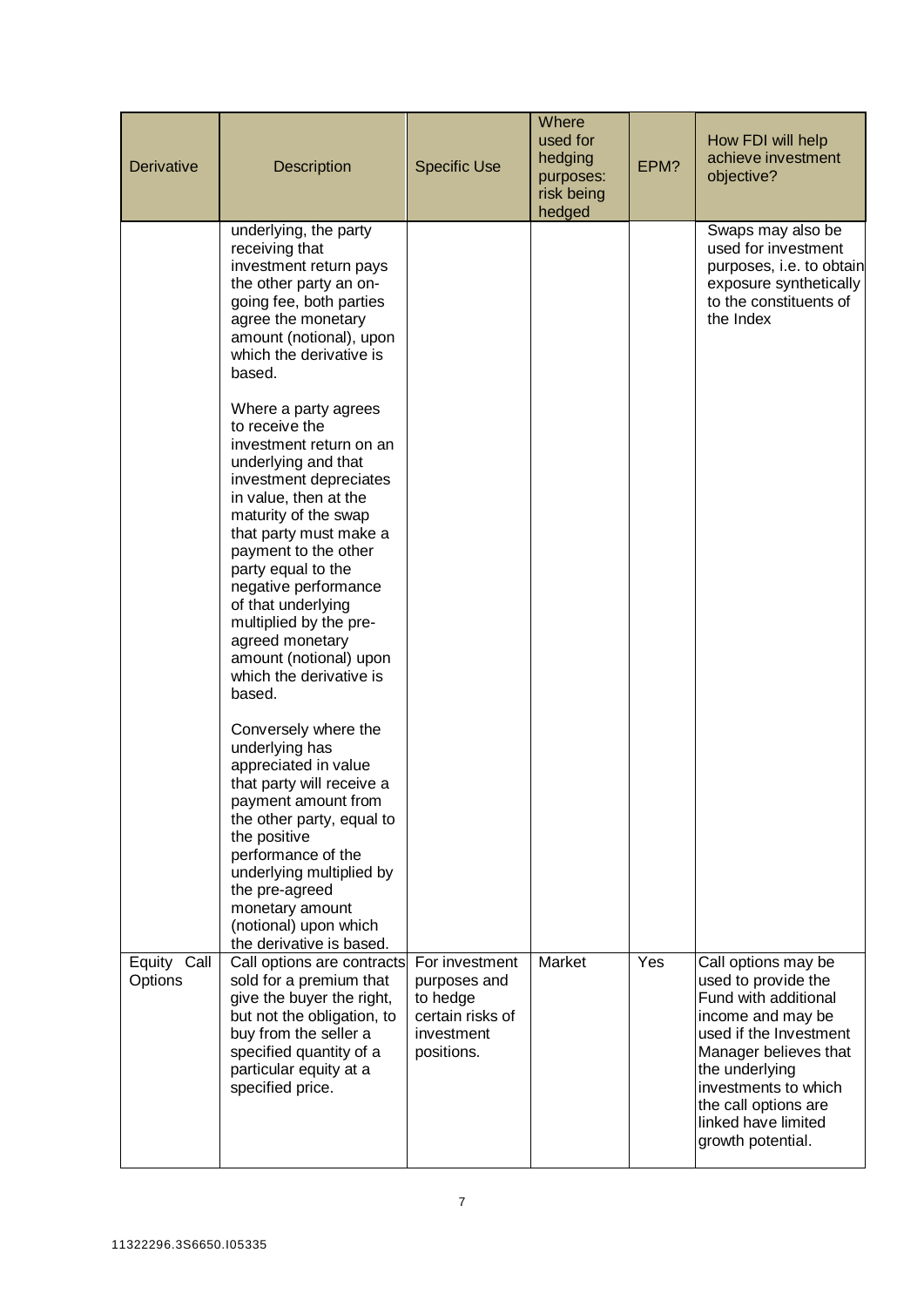| <b>Derivative</b>        | Description                                                                                                                                                                                                      | <b>Specific Use</b>                                                                        | Where<br>used for<br>hedging<br>purposes:<br>risk being<br>hedged | EPM? | How FDI will help<br>achieve investment<br>objective?                                                                                                                                                                                                                                                                                                                                                                                                                                                                                                                                                                         |
|--------------------------|------------------------------------------------------------------------------------------------------------------------------------------------------------------------------------------------------------------|--------------------------------------------------------------------------------------------|-------------------------------------------------------------------|------|-------------------------------------------------------------------------------------------------------------------------------------------------------------------------------------------------------------------------------------------------------------------------------------------------------------------------------------------------------------------------------------------------------------------------------------------------------------------------------------------------------------------------------------------------------------------------------------------------------------------------------|
|                          |                                                                                                                                                                                                                  |                                                                                            |                                                                   |      | Conversely the use of<br>call options may be<br>used to provide the<br>Fund with exposure to<br>the underlying index,<br>where the manager<br>wishes to participate in<br>any capital growth in the<br>underlying index, but is<br>only prepared to risk the<br>option premium, in the<br>case where the<br>underlying exhibits<br>negative performance.                                                                                                                                                                                                                                                                      |
| Equity<br>Put<br>Options | Put options are contracts<br>sold for a premium that<br>give the buyer the right,<br>but not the obligation, to<br>sell to the seller a<br>specified quantity of a<br>particular equity at a<br>specified price. | For investment<br>purposes and<br>to hedge<br>certain risks of<br>investment<br>positions. | Market                                                            | Yes  | Put options may be<br>used to provide the<br>Fund with additional<br>income and may be<br>used if the Investment<br>Manager believes that<br>the underlying<br>investments to which<br>the put options are<br>linked have limited<br>depreciation potential.<br>Conversely the use of<br>put options may be used<br>to provide the Fund with<br>a hedge to the<br>underlying index, where<br>the manager wishes to<br>protect against any<br>capital depreciation in<br>the underlying index, but<br>is only prepared to risk<br>the option premium, in<br>the case where the<br>underlying exhibits<br>positive performance. |

As set out above in the table, the Fund may use total return swaps for investment purposes to gain economic exposure to the equities and CIS which make up the constituents of the Index. Up to 300% of the assets under management of the Fund may be, and it is expected that between 50-100% of the assets under management of the Fund will be, invested in such total return swaps. The Approved Counterparties to such swap transactions are banks, investment firms or other Relevant Institutions, authorised in an EEA Member State or authorised as part of a group issued with a bank holding company licence from the Federal Reserve of the United States of America where that group company is subject to bank holding company consolidated supervision by that Federal Reserve, or as otherwise permitted in accordance with the Central Bank Regulations. Where an Approved Counterparty, which is not a Relevant Institution, was subject to a credit rating by an agency registered and supervised by ESMA, that rating shall be taken into account by the Fund in the credit assessment process and where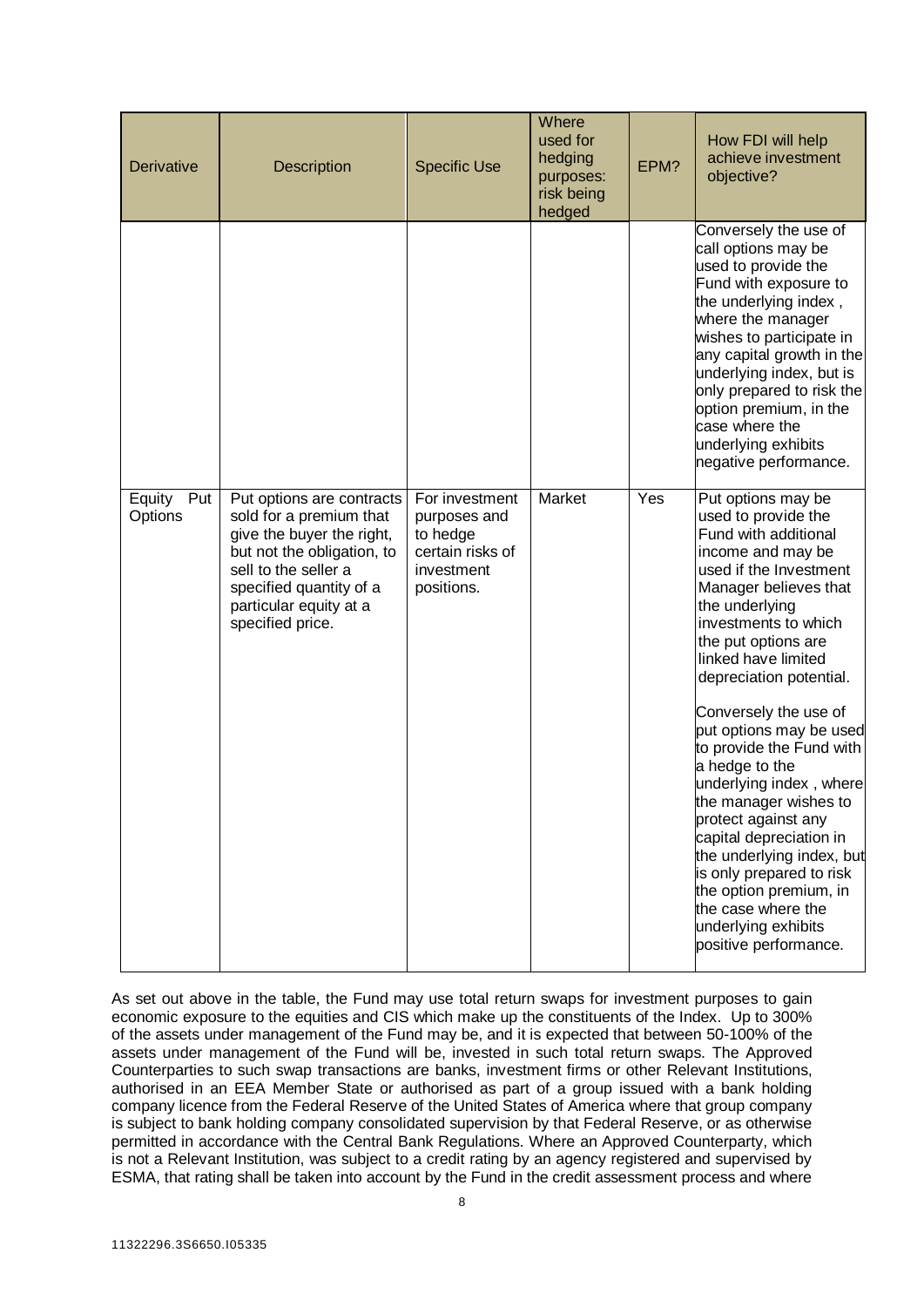such a counterparty is downgraded to A-2 or below (or comparable rating) by that credit rating agency, this shall result in a new credit assessment being conducted of the counterparty by the Fund without delay. The Approved Counterparty has no discretion over the composition or management of the Fund. The risks of the Approved Counterparty defaulting on its obligations under the swap and its effect on investor returns are described herein and in the Prospectus "*Risk Factors – Use of Derivatives*". The approval of the Approved Counterparty will not be required in relation to any investment transaction made in respect of the Fund.

The Approved Counterparty may provide collateral to the Fund, including cash, US treasury bills and other high-quality government bonds with a maturity of up to 7 years, in accordance with the requirements of the Central Bank Regulations, in order to ensure that the Fund's risk exposure to the Approved Counterparty does not exceed the counterparty exposure limits set out in the Regulations. All collateral must comply with the criteria described in section of the Prospectus entitled "*Permitted Financial Derivative Instruments (FDIs*)". The fees paid to the Approved Counterparty will be at normal commercial rates. All collateral received under any swap entered into by the Fund will comply with the collateral provisions set out in the Prospectus. All of the revenue generated by the swaps will be returned to the Fund. All costs and fees of the counterparty, in relation to any such swap will be payable at normal commercial terms. No counterparty is a related party to the Investment Manager.

The Fund may engage in transactions in FDIs for efficient portfolio management purposes and investment purposes, namely for generating efficiencies in gaining exposure to the constituents of the Index, to reduce transaction costs or taxes or to minimise tracking errors. Given that the Fund may invest significantly in FDIs in order to track the performance of the Index, the Fund may have significant cash balances to invest. In this regard, in order to manage cash balances efficiently, the Fund may also hold up to 100% in ancillary liquid assets such as cash and cash equivalents (including but not limited to commercial paper, certificates of deposit and treasury bills). The Fund may also invest excess cash balances in CIS. In this regard, the Fund may invest up to 10% of its Net Asset Value in CIS. Any investment in CIS will be for the purposes of meeting the Fund's investment objective, although the investment may not be a constituent part of the Index. For the avoidance of doubt, this does not affect the fact that the Fund will fully track the Index. Furthermore, any investments by the Fund in ancillary liquid assets and/or CIS will be subject to the Investment Restrictions as set out under the Regulations and in the Prospectus.

#### **Leverage**

The level of leverage (calculated as a sum of the notional exposure of FDI being utilised by the Fund) is expected to be in the range of 250% - 350% and is not expected to exceed 400% of the Net Asset Value of the Fund in most market conditions, although higher levels are possible. Leverage arises from the use of FDIs as described above. The low initial margin deposits normally required to establish a position in such FDI permit a high degree of leverage. There is no leverage at the level of the Index. The Fund will not have a leveraged exposure to the Index and accordingly, its exposure to the Index will be 1:1. The Fund uses VaR to calculate market risk due to the fact that the use total return swaps will result in exposure in excess of 100% of Net Asset Value. The use of derivatives does not affect the Fund's objective to achieve a delta 1 exposure to the Index.

The market risk associated with the use of derivatives will be covered and will be risk managed using the Value at Risk ("**VaR**") methodology in accordance with the Central Bank's requirements. VaR is a statistical methodology that predicts, using historical data, the likely maximum daily loss that the Fund could lose calculated to a one-tailed 99% confidence level. However, there is a 1% statistical chance that the daily VaR number may be exceeded. The VaR approach uses a historical observation period and thus the VaR result may be biased if abnormal market conditions are not prevalent or are omitted from the historical observation period. Accordingly, investors could suffer significant losses in abnormal market conditions. The Investment Manager will attempt to minimize such risks by conducting regular back testing and stress testing of the VaR model in accordance with Central Bank requirements.

The Fund intends to use the Relative VaR model. Accordingly, the VaR of the Fund's portfolio will not exceed twice the VaR on a comparable benchmark portfolio or reference portfolio (i.e. a similar portfolio with no derivatives) which will reflect the Fund's intended investment style. The benchmark portfolio will be the Index. The holding period shall be 20 business days. The historical observation period shall not be less than one year. It should be noted that the above limits are the current VaR limits required by the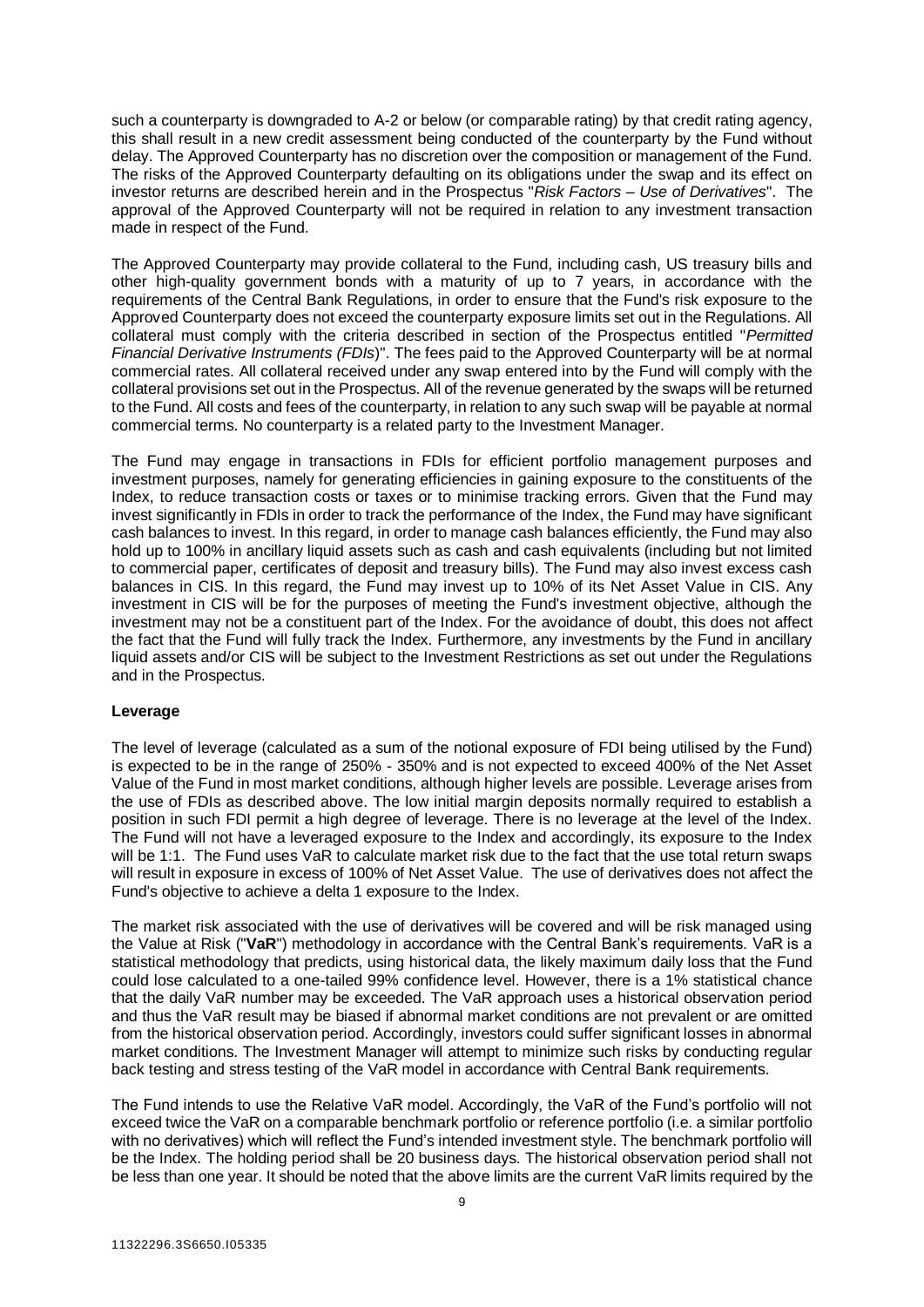Central Bank. However, should the VaR model for the Fund or the Central Bank limits change, the Fund will have the ability to avail of such new model or limits by updating this Supplement and the Risk Management Process of the Investment Manager accordingly. The measurement and monitoring of all exposures relating to the use of FDIs will be performed on at least a daily basis.

VaR is a way of measuring the potential loss due to market risk with a given degree of confidence (i.e. probability) under normal market conditions. It is not an assurance that the Fund will experience a loss of any particular size and the Fund could be exposed to losses which are much greater than envisaged VaR, more so under abnormal market conditions. It should be noted that VaR does not explicitly measure leverage, and that VaR is a statistical risk measure and the actual loss of a particular transaction or to the Fund overall may materially exceed the loss indicated by the use of VaR.

There are limitations in using VaR as a statistical measure of risk because it does not directly limit the level of leverage in the Fund and only describes the risk of loss in prevailing market conditions and would not capture future significant changes in volatility.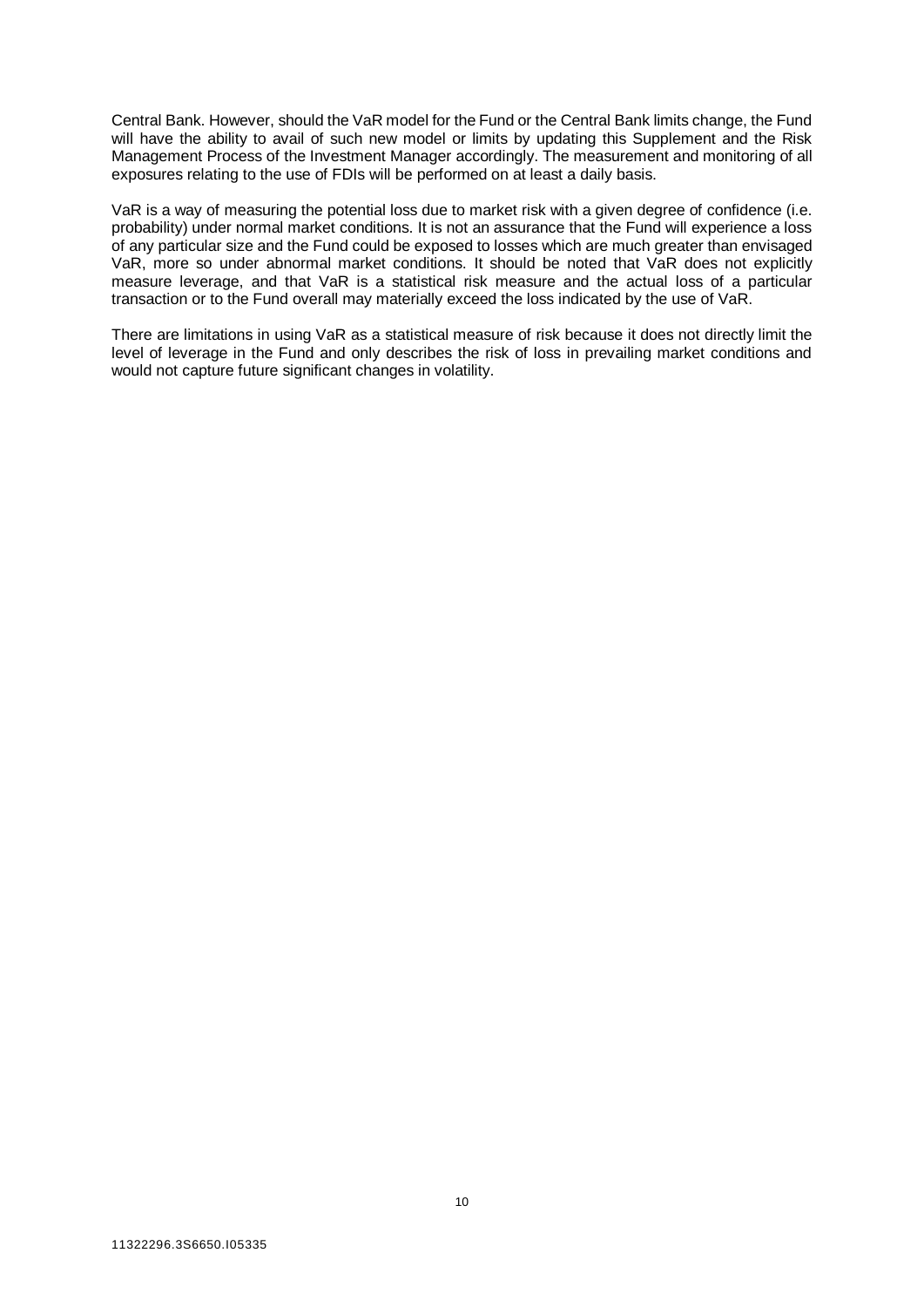#### **PROFILE OF A TYPICAL INVESTOR**

<span id="page-10-1"></span><span id="page-10-0"></span>The Fund is suitable for investors who are seeking capital growth over a minimum of 3 years and who are willing to tolerate medium to high risks due to the potentially volatile nature of the investments.

#### **INVESTMENT RESTRICTIONS**

The general investment restrictions set out under the heading Investment Restrictions in the Prospectus are deemed to apply at the time of purchase of the Investments. If such limits are exceeded for reasons beyond the control of the ICAV, or as a result of the exercise of subscription rights, the ICAV must adopt, as a priority objective, the remedying of the situation, taking due account of the interests of Shareholders.

#### **BORROWING**

<span id="page-10-3"></span><span id="page-10-2"></span>The Fund may temporarily borrow monies from time to time for temporary liquidity purposes, with borrowings permissible up to a maximum of 10% of Net Asset Value of the Fund.

#### **EFFICIENT PORTFOLIO MANAGEMENT**

The Investment Manager currently employs a risk management process which has been filed with the Central Bank and relates to the use of financial derivative instruments on behalf of the Fund which details how it accurately measures, monitors and manages the various risks associated with financial derivative instruments. The ICAV will on request provide supplementary information to investors relating to the risk management methods employed, including the quantitative limits that are applied and any recent developments in the risk and yield characteristics of the main categories of investments in respect of the Fund.

A description of the types of the FDI used by the Fund is included in the table above.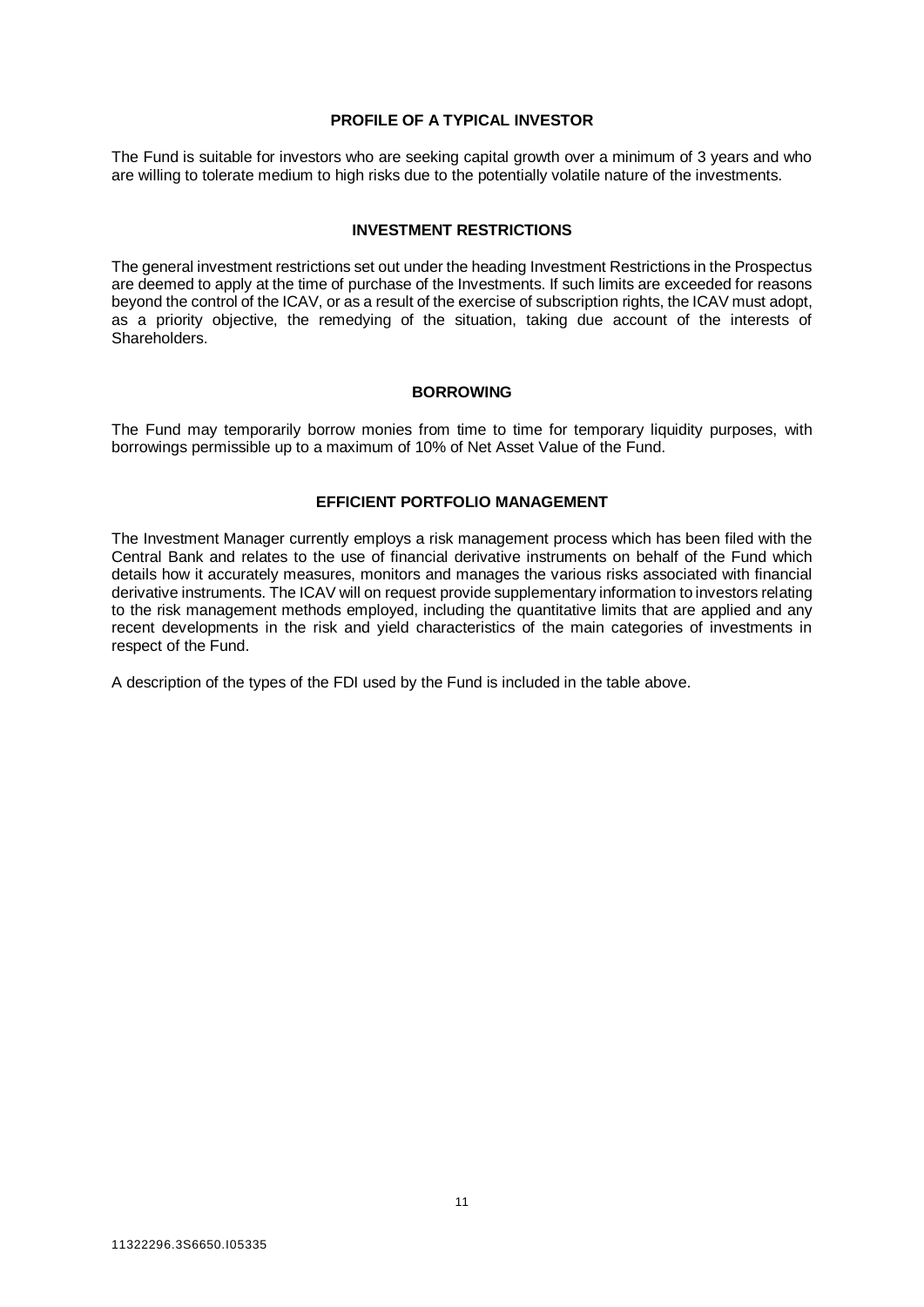#### **RISK FACTORS**

<span id="page-11-0"></span>Investment in the Fund carries with it a degree of risk including, but not limited to, the risks described in the "Risk Factors" section of the Prospectus. These investment risks are not purported to be exhaustive and potential investors should review the Prospectus and this Supplement carefully and consult with their professional advisers before making an application for Shares. Particular attention should be paid to the Risk Factor in the Prospectus entitled "Risks associated with the Underlying". There can be no assurance that the Fund will achieve its investment objective. Investment in the Fund should be viewed as a minimum three (3) year term.

The following additional risks apply to the Fund:

**The value of investments and income from them can go down as well as up (this may partly be the result of exchange rate fluctuations in investments which have an exposure to foreign currencies) and investors may not get back the full amount invested. An investment in the Fund should not constitute a substantial proportion of an investment portfolio and may not be appropriate for all investors.** 

#### **Financial Derivatives, Techniques and Instruments Risks**

The prices of derivative instruments, including options and swap prices, are highly volatile. Price movements of forward contracts and other derivative contracts are influenced by, among other things, interest rates, changing supply and demand relationships, trade, fiscal, monetary and exchange control programs and policies of governments, and national and international political and economic events and policies. In addition, governments from time to time intervene, directly and by regulation, in certain markets, particularly markets in currencies and interest rate related options. Such intervention often is intended directly to influence prices and may, together with other factors, cause all of such markets to move rapidly in the same direction because of, amongst other things, interest rate fluctuations. The use of these techniques and instruments also involves certain special risks, including (1) dependence on the ability to predict movements in the prices of securities being hedged and movements in interest rates, (2) imperfect correlation between the price movements of the derivatives and price movements of related instruments, (3) the fact that skills needed to use these instruments are different from those needed to select the securities owned by any of the Funds, (4) the possible absence of a liquid market for any particular instrument at any particular time; and (5) custodial risks; which may result in possible impediments to effective portfolio management or the ability to meet redemption. Please also see the risk factors outlined under "Use of Derivatives" in the Risk Factors section of the Prospectus. The Fund may invest in certain derivative instruments, which may involve the assumption of obligations as well as rights and assets. Assets deposited as margin with brokers may not be held in segregated accounts by the brokers and may therefore become available to the creditors of such brokers in the event of their insolvency or bankruptcy.

The Fund may from time to time utilise both exchange traded and over the counter credit derivatives, as part of its investment policy and for hedging purposes. These instruments may be volatile, involve certain special risks and expose investors to a high risk of loss. The low initial margin deposits normally required to establish a position in such instruments permit a high degree of leverage. As a result, a relatively small movement in the price of a contract may result in a profit or a loss that is high in proportion to the amount of the funds actually placed as initial margin and may result in unlimited further loss exceeding any margin deposited. Furthermore, when used for hedging purposes there may be an imperfect correlation between these instruments and the investment or market sectors being hedged. Transactions in over the counter derivatives, such as credit derivatives, may involve additional risk as there is no exchange market on which to close out an open position.

Where the Investment Manager seeks to hedge against currency fluctuations, while not intended, this could result in over-hedged or under-hedged positions due to external factors outside the control of the ICAV. However, over-hedged positions will not exceed 105% of the Net Asset Value of the Share Class and under-hedged positions will not fall short of 95% of the Net Asset Value of the Share Class. Hedged positions will be kept under review to ensure that under-hedged positions do not exceed the permitted level which review will also incorporate a procedure to ensure that positions in excess of 100% of Net Asset Value will not be carried forward from month to month.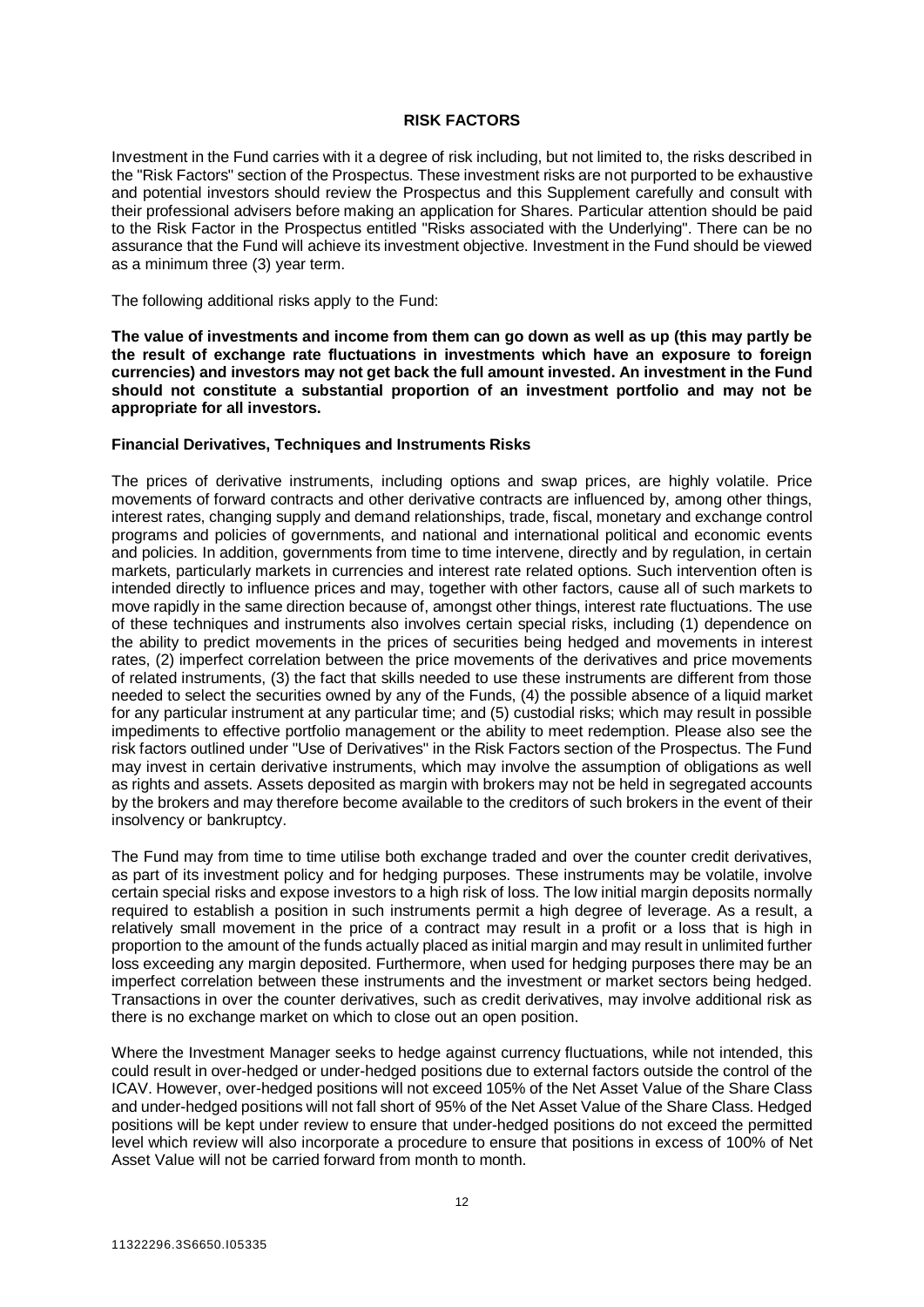#### **Forward Trading Risk**

The underlying investment funds in which the Fund may invest, may enter into forward contracts and options thereon. Forward contracts do not have standard terms and are not traded on exchanges. Each transaction is carried out by individual agreements, with banks and dealers acting as principals. Trading in forwards and "cash" trading are both largely unregulated; there is no limitation on daily price movements and speculative position limits are not applicable to the markets, which can be highly illiquid because the principals involved are not obliged to make markets in the currencies or commodities they trade. At times, participants in these markets have refused to quote prices for certain currencies or commodities or have quoted prices with an unusually wide spread between the price at which they were prepared to buy and that at which they were prepared to sell. Disruptions can occur in any market because of unusually high trading volume, political intervention or other factors. The imposition of controls by governmental authorities might also limit such forward trading, to the possible detriment of the Fund. Market illiquidity or disruption could result in major losses to the Fund. The Fund may be exposed to credit risks on the counterparties and to risks associated with settlement default. Such risks could result in substantial losses to the Fund.

#### **Over-the-Counter Markets Risk**

Where any Fund acquires securities on over-the-counter markets, there is no guarantee that the Fund will be able to realise the fair value of such securities due to their tendency to have limited liquidity and comparatively high price volatility. Please refer to the section of this Prospectus entitled "*Risk Factors – "Over-the-Counter ("OTC") Transactions*" for more details.

#### **Index-Tracking Risk**

A passively-managed fund is not expected to track or replicate the performance of its respective index at all times with perfect accuracy and there can be no assurance that the Fund will achieve any particular level of tracking accuracy. The Investment Manager will also not have the discretion to adapt to market changes due to the inherent nature of a passively-managed fund and so falls in its respective index are expected to result in corresponding falls in the value of the Fund. The composition of an index may be changed by the compiler of the index from time to time or shares comprising the index may be delisted.

**The Fund will, on request, provide supplementary information to Shareholders relating to the risk management methods employed, including the quantitative limits that are applied and any recent developments in the risk and yield characteristics of the main categories of investments.**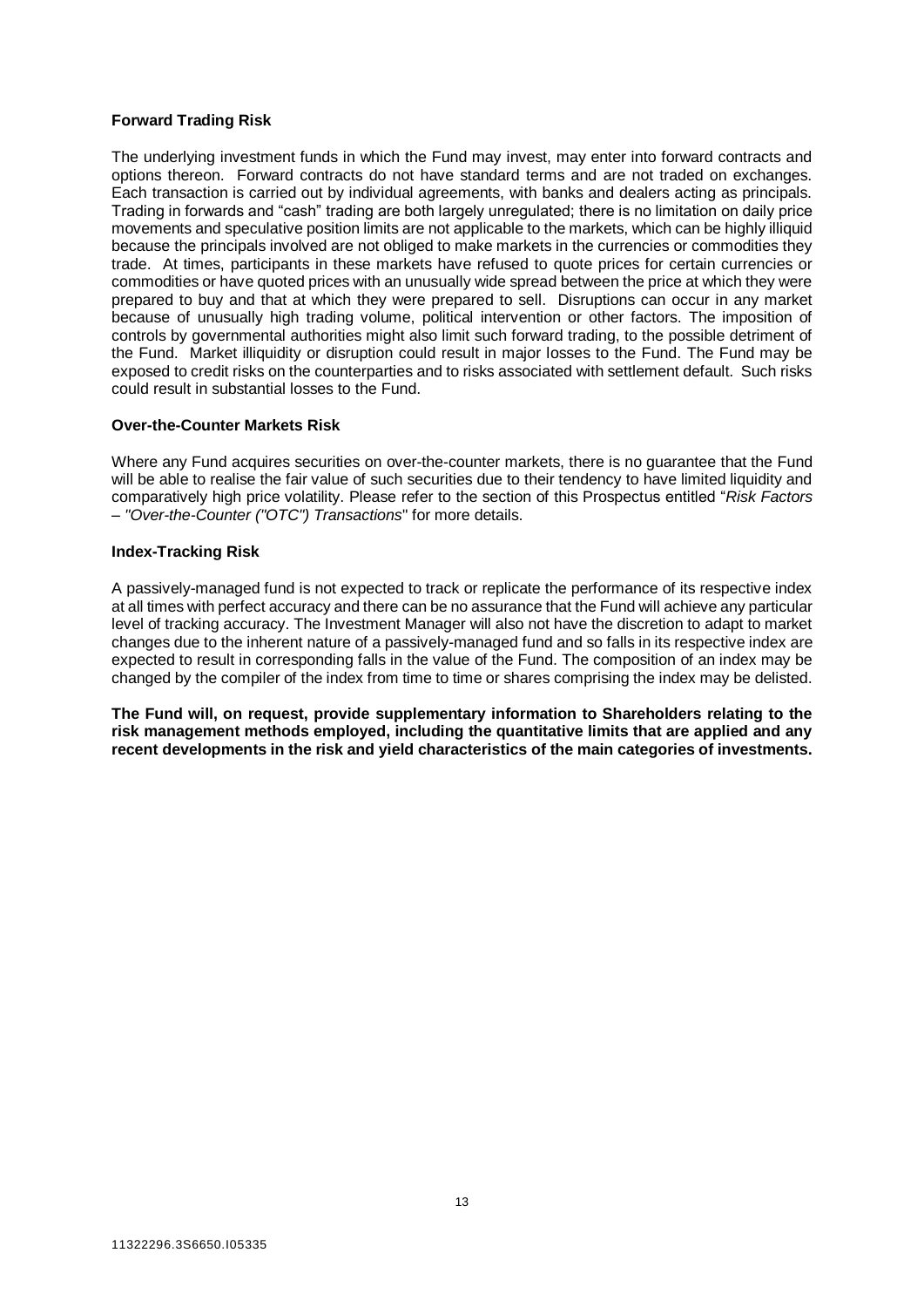#### **DIVIDEND POLICY**

<span id="page-13-0"></span>There will be no dividend distributions paid in respect of the Class A Shares and Class I Shares. Accordingly, income and capital gains arising in respect of the Class A Shares and Class I Shares will be re-invested and reflected in its Net Asset Value per Share.

It is the current intention of the Directors to declare dividends in respect of the Class D Shares and Class F Shares. Dividends will be paid out of net income (including dividend and interest income) and the excess of realised and unrealised capital gains net of realised and unrealised losses in respect of investments of the Fund.

Dividends will usually be declared quarterly on the 20th day of January, April, July and October of each year (or at a time and frequency to be determined at the discretion of the Directors following prior notification to the Shareholders). If the 20th falls on a day which is not a Business Day, then the distribution date shall be the following Business Day.

Dividends will be automatically reinvested in additional Shares of the same Class unless the Shareholder has specifically elected on the Application Form or subsequently notified the Administrator in writing of its requirement to be paid in cash sufficiently in advance of the declaration of the next distribution payment.

Cash payments will be made by electronic transfer to the account of the Shareholder specified in the Application Form or, in the case of joint holders, to the name of the first Shareholder appearing on the register, within one (1) month of their declaration.

Any distribution which is unclaimed six (6) years from the date it became payable shall be forfeited and shall revert to the Fund.

If provision is made for any Class of Shares to change its dividend policy, full details of the change in policy will be disclosed in an updated Supplement and all Shareholders will be notified in advance.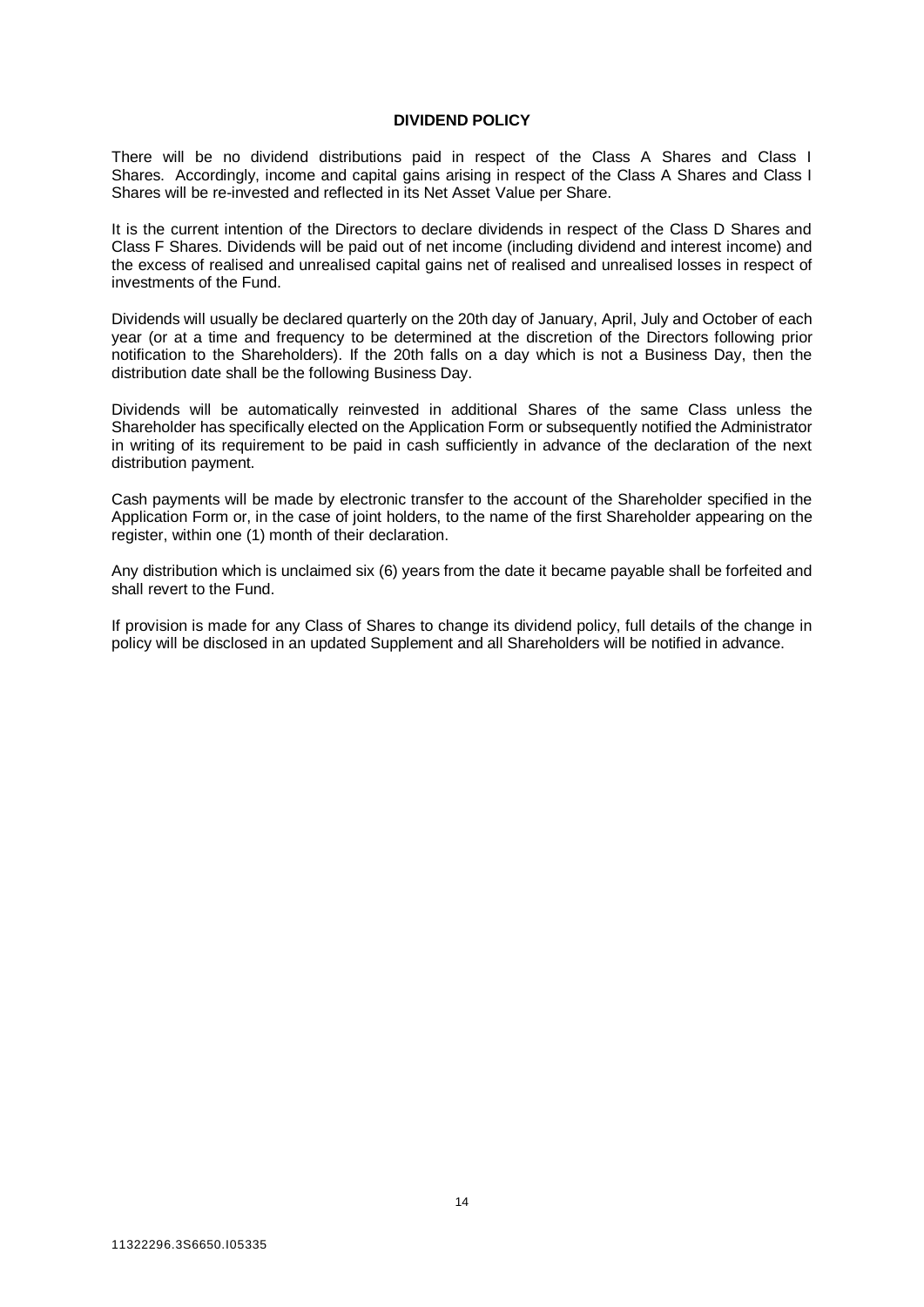#### **KEY INFORMATION FOR BUYING AND SELLING**

#### <span id="page-14-0"></span>**Share Classes**

| <b>Classes</b> | <b>Currency</b> | Hedged/Unhedged | <b>Minimum Initial</b><br><b>Subscription</b> | <b>Minimum</b><br><b>Additional</b><br><b>Subscription</b> |
|----------------|-----------------|-----------------|-----------------------------------------------|------------------------------------------------------------|
| A USD          | <b>USD</b>      | Unhedged        | \$5,000,000                                   | \$1                                                        |
| A GBP          | <b>GBP</b>      | Hedged          | £5,000,000                                    | £1                                                         |
| A EUR          | <b>EUR</b>      | Hedged          | €5,000,000                                    | €1                                                         |
| I USD          | <b>USD</b>      | Unhedged        | \$50,000,000                                  | \$1                                                        |
| I GBP          | <b>GBP</b>      | Hedged          | £50,000,000                                   | £1                                                         |
| I EUR          | <b>EUR</b>      | Hedged          | €50,000,000                                   | €1                                                         |
| D USD          | <b>USD</b>      | Unhedged        | \$50,000,000                                  | \$1                                                        |
| <b>D EUR</b>   | <b>EUR</b>      | Hedged          | €50,000,000                                   | €1                                                         |
| D GBP          | <b>GBP</b>      | Hedged          | £50,000,000                                   | £1                                                         |
| F USD          | <b>USD</b>      | Unhedged        | \$5,000,000                                   | \$1                                                        |
| F GBP          | <b>GBP</b>      | Hedged          | £5,000,000                                    | £1                                                         |
| F EUR          | <b>EUR</b>      | Hedged          | €5,000,000                                    | €1                                                         |

The Directors reserve the right to make additional classes of Share available at their discretion and in accordance with the requirements of the Central Bank. In relation to the Classes of the Fund which are not designated in the Base Currency, a currency conversion will take place on subscriptions, redemptions, switches and distributions at prevailing exchange rates. Accordingly, any Class of Shares that is not designated in the Base Currency of the Fund will have an exposure to possible adverse currency fluctuations.

Note that minimum initial subscriptions or minimum additional subscriptions which do not meet the above thresholds may be accepted by the Board of Directors.

#### **Base Currency**

United States Dollar

#### **Initial Issue Price**

The Initial Issue Price will be GBP1 per share, EUR1 per share or USD1 per share (as applicable).

#### **Initial Offer Period**

The Initial Offer Period for each Class of Shares shall be the period from 9.00am (Irish time) on 6 January 2021 and ending at 5:00pm (Irish time) on 3 June 2021 or such shorter or longer period as any one Director may decide in accordance with the Central Bank's requirements. Following the close of the Initial Offer Period, these Shares will be available for subscription at the Net Asset Value per Share on each Dealing Day.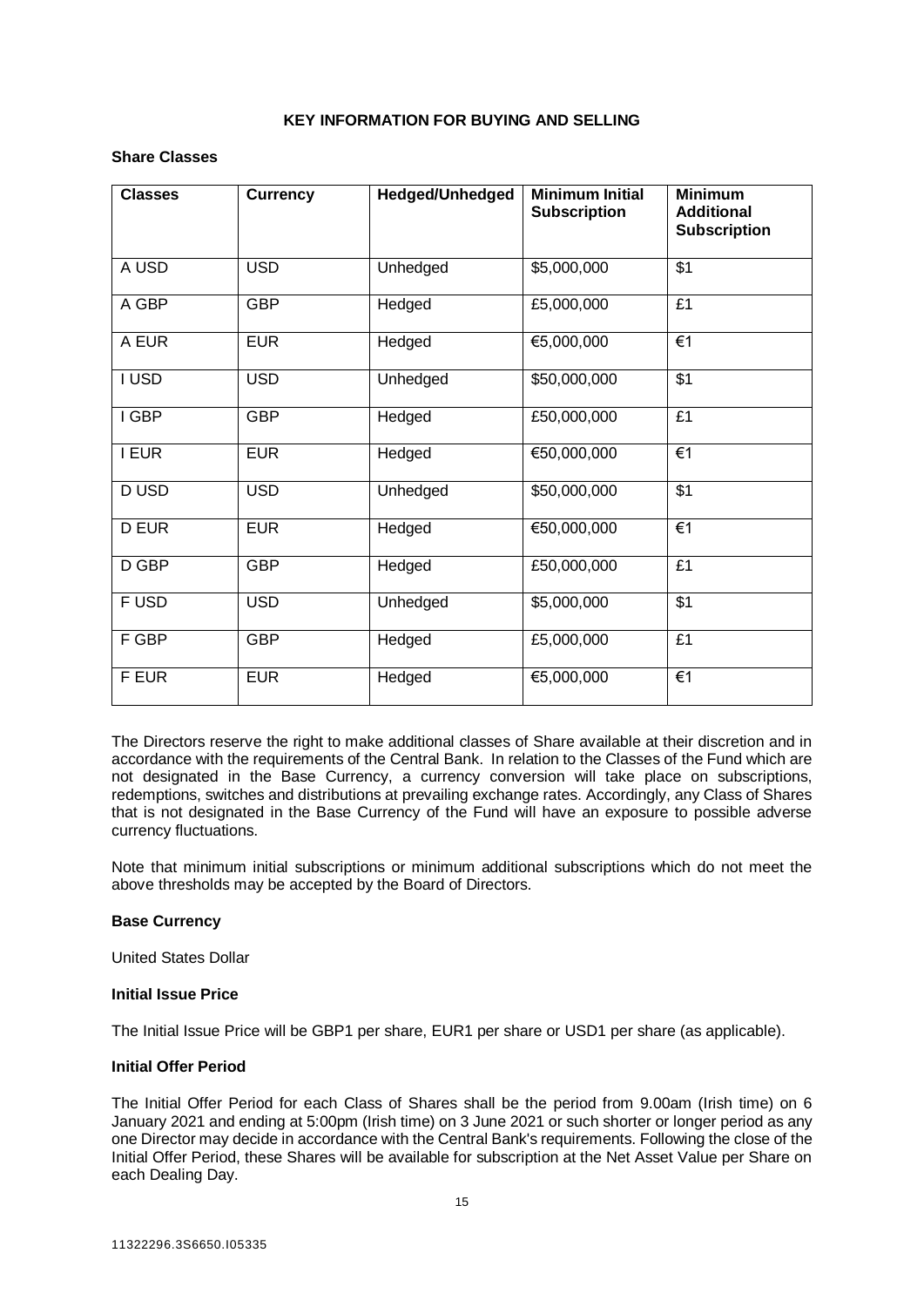#### **Business Day**

Any day other than a Saturday or Sunday on which commercial banks in Ireland and the United Kingdom (and in any other financial centre that the Directors may determine to be relevant for the operations of the Fund) are open for normal banking business. If the Business Day is changed to consider any other financial centres, full details of the new Business Day will be disclosed in an updated Supplement.

#### **Dealing Day**

Every Business Day and such additional Business Day or Business Days as the Directors may determine, and notify in advance to Shareholders. There will be at least one Dealing Day per fortnight.

#### **Dealing Deadline**

The Dealing Deadline is 10:30am (Irish time) on the Dealing Day or such other times as the Directors may determine and notify in advance to Shareholders. The Directors may agree to accept applications after the Dealing Deadline, only in exceptional circumstances, provided such applications are received before the Valuation Point.

#### **Valuation Point**

The Valuation Point shall be the close of business of the relevant market which closes first on the Dealing Day and in any event shall be after the Dealing Deadline.

#### **Settlement Date**

Subscriptions will not be processed until the original Account Opening Form and all required identity verification documents (and all supporting documentation) have been received and verified by the Administrator. Upon receipt of your account number from the Administrator subscription monies should be paid to the Subscription/Redemptions Account specified in the Subscription Form (or such other account specified by the Administrator) so as to be received in cleared funds by no later than the third Business Day following the Dealing Day or such later time as the directors may agree from time to time.

Monies in the Subscription/Redemptions Account will become the property of the Fund upon receipt and during the period between receipt of subscription monies and the Dealing Day on which Shares are issued, investors will be treated as unsecured creditors of the Fund. Investors' attention is drawn to the risk factor under the heading "*Subscriptions/Redemptions Account Risk*" in the Prospectus.

If payment in full and/or a properly completed Account Opening form and all required identity verification documents (and all supporting documentation) have not been received by the relevant times stipulated above, the application to subscribe may be refused, or in the event of non-clearance of funds, the allotment of Shares made in respect of such application may, at the discretion of the Directors, be cancelled, or, alternatively, the Directors may treat the application as an application for such number of Shares as may be purchased with such payment on the Dealing Day next following receipt of payment in full of cleared funds or a properly completed Account Opening Form and all required identity verification documentation (and all supporting documentation).

Payment of redemption monies will normally be made by electronic transfer to the account of record of the redeeming Shareholder within five (5) Business Days of the relevant Dealing Day or such later time as the Directors may from time to time permit but in any event payment will not exceed ten (10) Business Days from the Dealing Deadline.

The Administrator may refuse to pay or delay payment of redemption proceeds where the requisite information for verification purposes has not been produced by a Shareholder. During this time, any such redemption proceeds will be held in the Subscriptions/Redemptions Account and shall remain an asset of the Fund. During this period, the Shareholder will rank as an unsecured creditor of the Fund until such time as the Administrator is satisfied that its anti-money-laundering procedures have been fully complied with, following which redemption proceeds will be released to the relevant Shareholder. Accordingly, Shareholders are advised to promptly provide the ICAV or the Administrator (as appropriate) with all documentation requested to reduce the risk in this scenario.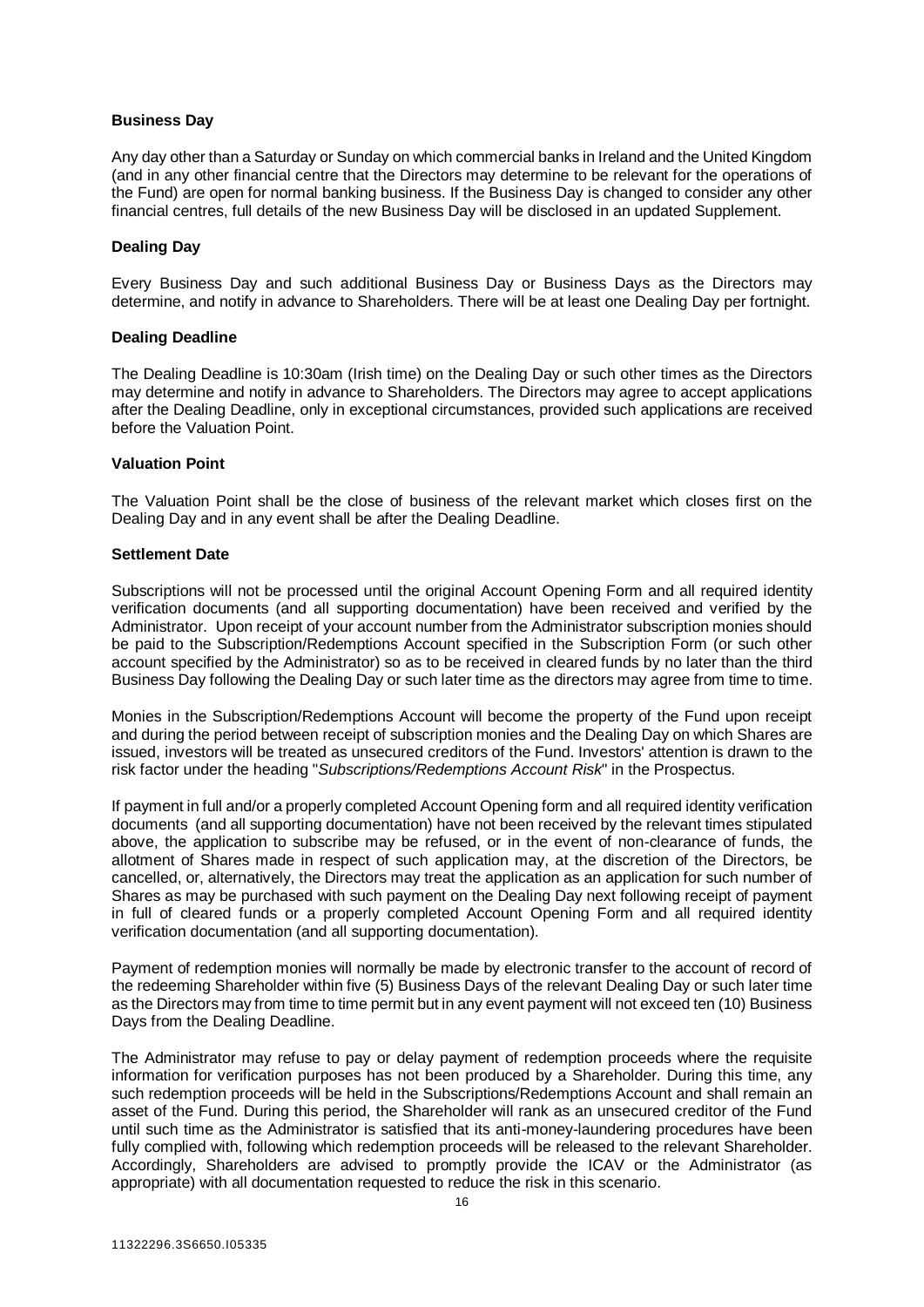#### **Anti-Dilution Levy**

After the close of the Initial Offer Period, the Directors may, in calculating the subscription price or redemption price, when there are net subscriptions or net repurchases of Shares on a Dealing Day, adjust the subscription price or redemption price by adding or deducting (as applicable) an Anti-Dilution Levy of up to 2.00% to cover the costs of acquiring or selling investments (including any dealing spreads and commissions) and to preserve the value of the Fund.

The Anti-Dilution Levy will be charged in circumstances where the Directors believe it is necessary to prevent an adverse effect on the value of the assets of the Fund and is most likely to arise if more than 5% of the Net Asset Value of the Fund is redeemed on any one Dealing Day. Shareholders will be notified if an Anti-Dilution Levy is to be applied to their redemption on any Dealing Day and may be given the option to reduce or cancel their redemption request in order to avoid an Anti-Dilution Levy being applied. Any such Anti-Dilution Levy shall be retained for the benefit of the Fund and the Directors reserve the right to waive such Anti-Dilution Levy at any time.

#### **How to Subscribe For Shares**

Requests for the subscription for Shares should be made in accordance with the provisions set out in the section entitled "*SHARE DEALINGS - SUBSCRIPTION FOR SHARES*" in the Prospectus.

#### **How to Repurchase Shares**

Requests for the repurchase of shares should be made in accordance with the provisions set out in the section entitled "*SHARE DEALINGS - REPURCHASE OF SHARES*" in the Prospectus.

All requests for the redemption of Shares must be received by the Dealing Deadline in the manner set out in the Prospectus.

Redemption monies will normally be paid within five (5) Business Days of the relevant Dealing Day.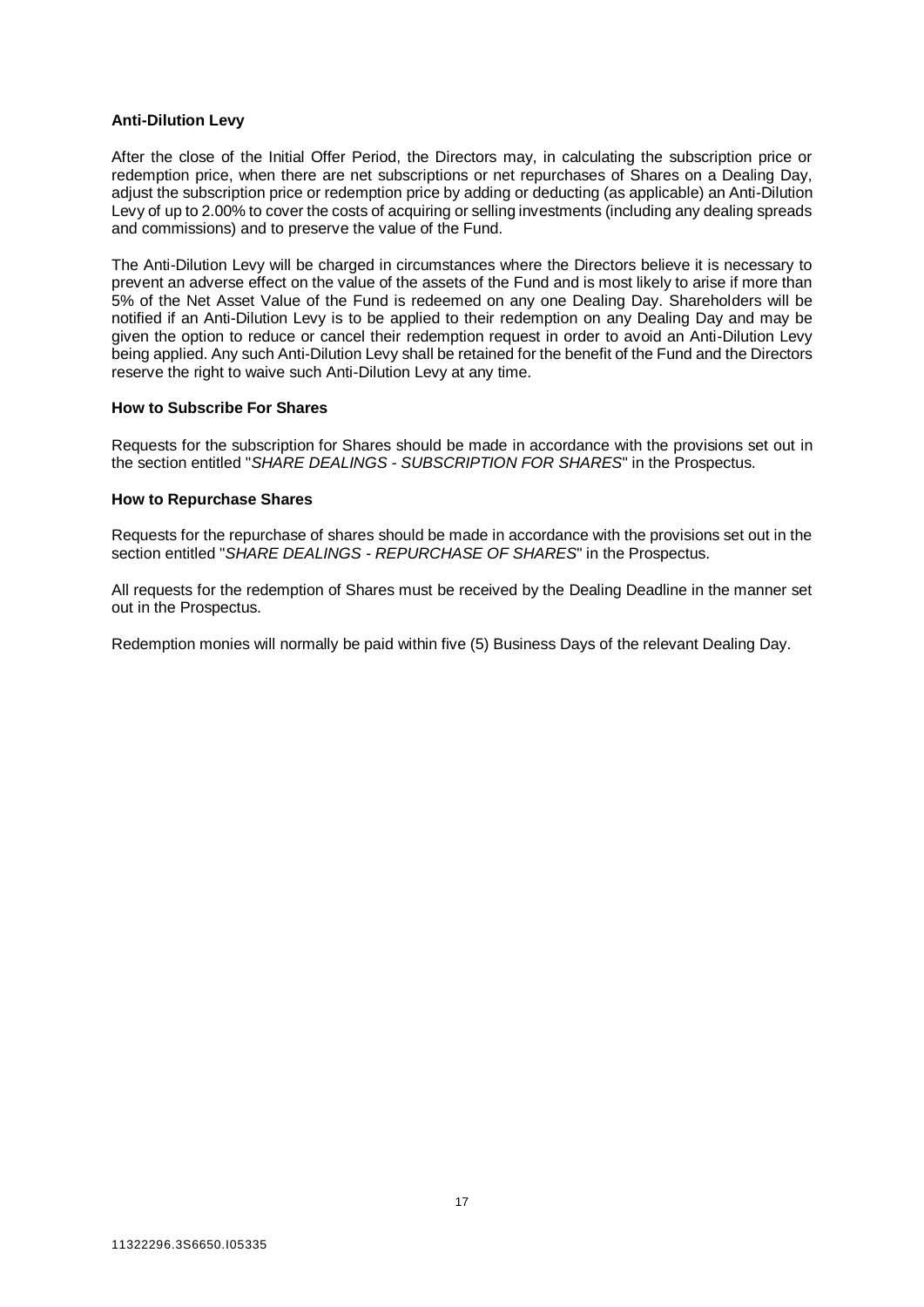#### **MANAGEMENT**

#### <span id="page-17-0"></span>**Investment Manager**

The Investment Manager of the Fund is Fortem Capital Limited, registered office at Edelman House 1238 High Road, Whetstone, London, United Kingdom, N20 0LH, authorised and regulated by the UK Financial Conduct Authority (registration number 755370). The Investment Manager is authorised and regulated by the UK Financial Conduct Authority to provide investment management activities to the ICAV. The key investment personal have many years of experience in advising and managing investments, details of which are set out below.

The Directors of the Investment Manager are:

#### **Christopher Dagg - Director**

Chris has worked within the financial services industry since 2002 and is also a chartered management accountant. Formerly a trader on the securitisation desk at Citigroup, he was responsible for the creation, trading and risk management of investment linked securities issued by Citi, totalling some 1,000 products and \$3 billion in asset value. After leaving Citi, Chris joined a boutique investment house, structuring and pricing derivative based investments whilst overseeing all primary and secondary market activity.

#### **Ryan Rogowski – Director**

Ryan has over 18 years of experience in financial services, having worked closely with professional investors on multi asset investments and hedging solutions. Ryan spent the first 7 years of his career at HSBC where he gained experience in asset management and project finance, corporate finance and multi asset derivative solutions - where he spent the majority of the time. The latter part of his career was spent at BNP Paribas Equities and Commodity Derivatives and then at Societe Generale where he led the UK cross asset solutions team in working with discretionary fund managers, asset managers, private banks and a select number of pensions funds.

#### **Edward Senior – Director**

Ed has more than 21 years' experience within the financial services industry and is also a chartered management accountant. He spent 14 years at Citigoup working predominantly within the design and implementation of multi asset derivative based investments and hedging solutions covering European and Asian clients. During his time, he established a fund management business and Irish based UCITS platform, launching a number of successful derivative based funds. From 2013 he built a fund management business with three other partners, Atlantic House Fund Management, launching and comanaging two funds and growing assets within 3 years' to more than £200 million AUM.

Pursuant to the Amended and Restated Investment Management Agreement dated 12 June 2020 (the "**Investment Management Agreement**") between the ICAV, the Manager and the Investment Manager, the Investment Manager has been appointed to provide investment management services to the Fund.

The Investment Management Agreement states that the appointment of the Investment Manager shall continue unless and until terminated by either part giving not less than 90 calendar days' notice. In certain circumstances set out in the Investment Management Agreement, either party may terminate the Investment Management Agreement upon the occurrence of certain events, such as the insolvency or liquidation of either party. The Investment Management Agreement contains certain indemnities in favour of the Investment Manager, which are restricted to exclude matters to the extent that they are attributable to the fraud, bad faith, negligence, wilful default or recklessness of the Investment Manager